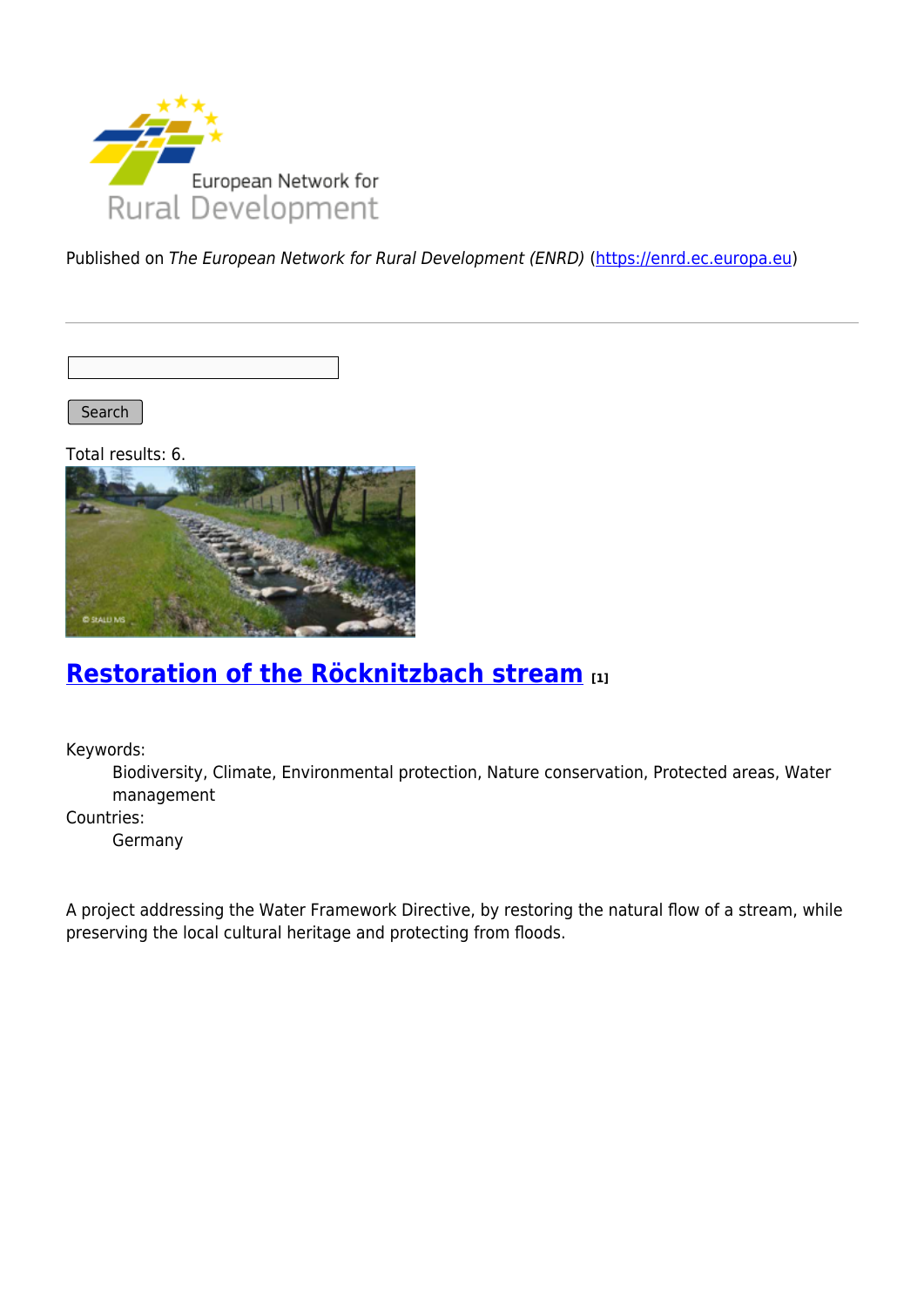

#### **[Supporting young farmers' entrepreneurship](https://enrd.ec.europa.eu/projects-practice/supporting-young-farmers-entrepreneurship_en) [2]**

Keywords: Agriculture, Entrepreneurship, Organic farming, Women Countries: Italy

A young female farmer in Italy received RDP support to convert to organic fruit production.



### **[FAKT - Catch crops for agriculture and horticulture](https://enrd.ec.europa.eu/projects-practice/fakt-catch-crops-agriculture-and-horticulture_en) [3]**

Keywords: Agriculture, Environmental protection, Nature conservation, RDPs Countries: Germany

Catch crops supported by the AEC measure in Baden-Württemberg play a key role in reducing the nitrate level in the region.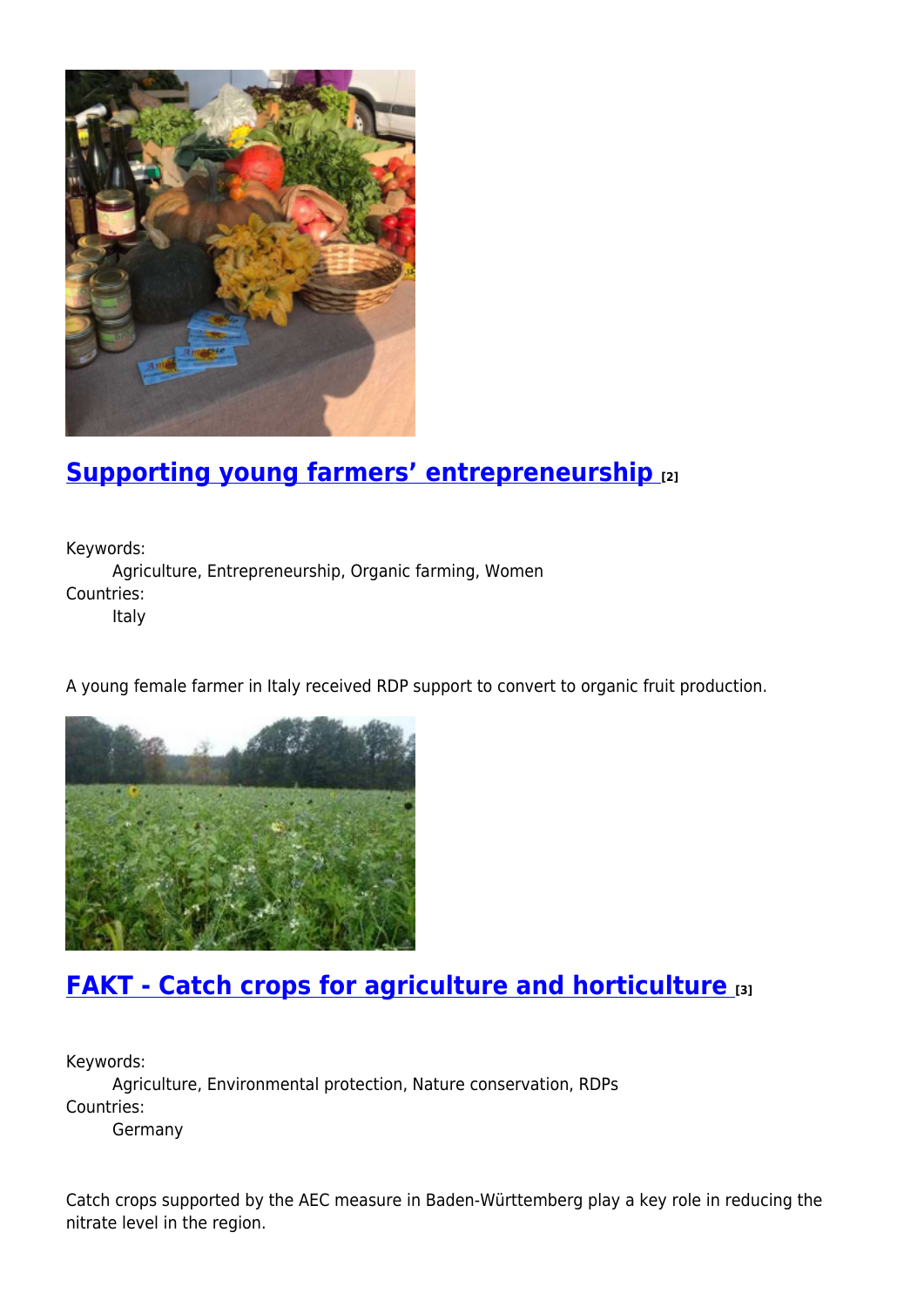

# **[Reconstruction of a forest road for effective protection from](https://enrd.ec.europa.eu/projects-practice/reconstruction-forest-road-effective-protection-forest-fires_en) [forest fires](https://enrd.ec.europa.eu/projects-practice/reconstruction-forest-road-effective-protection-forest-fires_en) [4]**

Keywords: Environmental protection, Forestry Countries: Slovakia

Support from the Slovakian rural development programme financed the reconstruction of a forest road as to improve access for fire protection vehicles.



# **[Anti-flood and fire fighting reservoir Mestske lesy Krupina](https://enrd.ec.europa.eu/projects-practice/anti-flood-and-fire-fighting-reservoir-mestske-lesy-krupina_en) [5]**

Keywords:

Climate change adaptation, Environmental protection, Water management Countries:

Slovakia

The construction of a water reservoir helped combat the more frequent extreme weather events such as heavy rainfall and forest fires due to climate change.